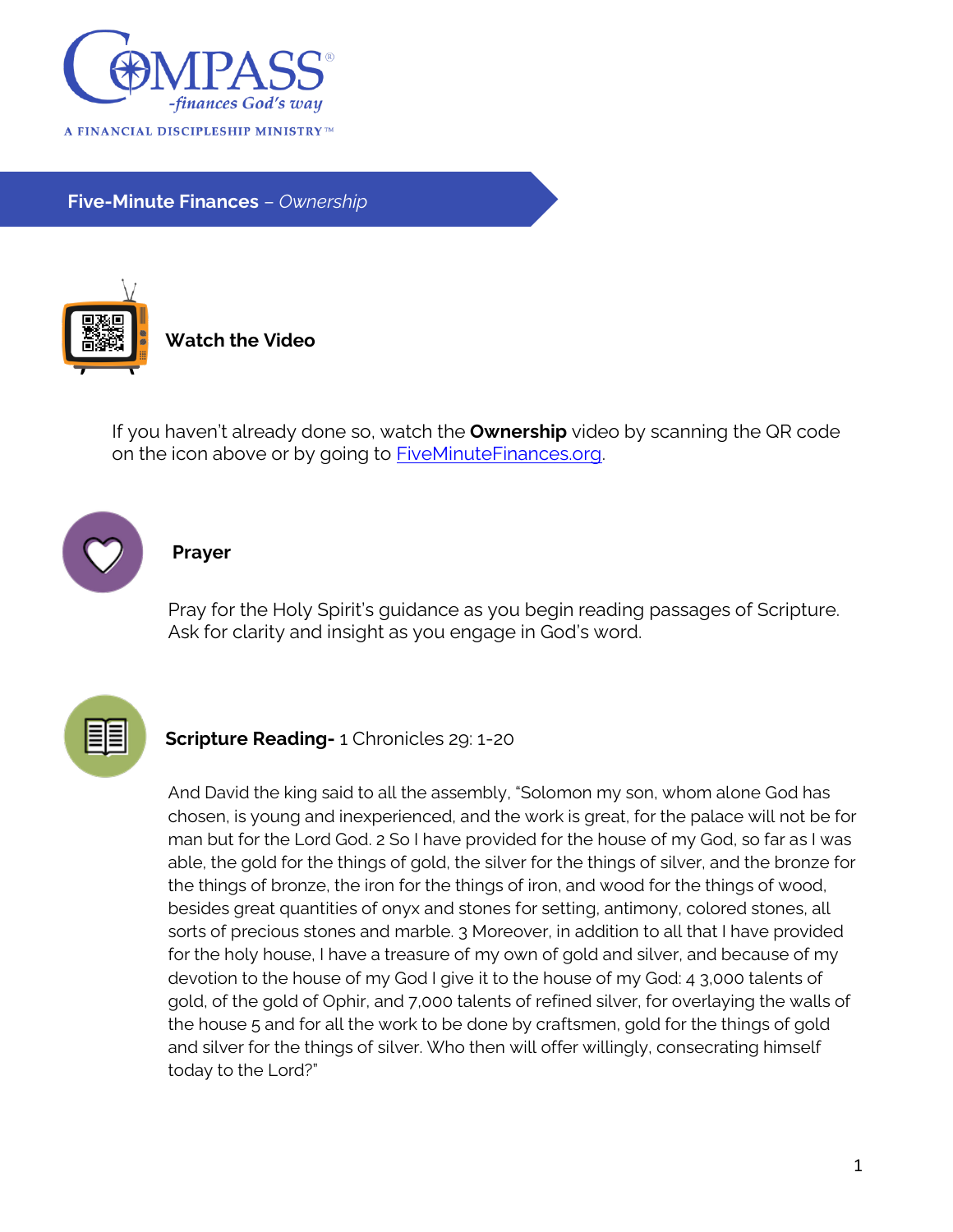6 Then the leaders of fathers' houses made their freewill offerings, as did also the leaders of the tribes, the commanders of thousands and of hundreds, and the officers over the king's work. 7 They gave for the service of the house of God 5,000 talents and 10,000 darics[d] of gold, 10,000 talents of silver, 18,000 talents of bronze and 100,000 talents of iron. 8 And whoever had precious stones gave them to the treasury of the house of the Lord, in the care of Jehiel the Gershonite. 9 Then the people rejoiced because they had given willingly, for with a whole heart they had offered freely to the Lord. David the king also rejoiced greatly.

## **David Prays in the Assembly**

10 Therefore David blessed the Lord in the presence of all the assembly. And David said: "Blessed are you, O Lord, the God of Israel our father, forever and ever. 11 Yours, O Lord, is the greatness and the power and the glory and the victory and the majesty, for all that is in the heavens and in the earth is yours. Yours is the kingdom, O Lord, and you are exalted as head above all. 12 Both riches and honor come from you, and you rule over all. In your hand are power and might, and in your hand it is to make great and to give strength to all. 13 And now we thank you, our God, and praise your glorious name.

14 "But who am I, and what is my people, that we should be able thus to offer willingly? For all things come from you, and of your own have we given you. 15 For we are strangers before you and sojourners, as all our fathers were. Our days on the earth are like a shadow, and there is no abiding. 16 O Lord our God, all this abundance that we have provided for building you a house for your holy name comes from your hand and is all your own. 17 I know, my God, that you test the heart and have pleasure in uprightness. In the uprightness of my heart I have freely offered all these things, and now I have seen your people, who are present here, offering freely and joyously to you. 18 O Lord, the God of Abraham, Isaac, and Israel, our fathers, keep forever such purposes and thoughts in the hearts of your people, and direct their hearts toward you. 19 Grant to Solomon my son a whole heart that he may keep your commandments, your testimonies, and your statutes, performing all, and that he may build the palace for which I have made provision."

20 Then David said to all the assembly, "Bless the Lord your God." And all the assembly blessed the Lord, the God of their fathers, and bowed their heads and paid homage to the Lord and to the king. 21 And they offered sacrifices to the Lord, and on the next day offered burnt offerings to the Lord, 1,000 bulls, 1,000 rams, and 1,000 lambs, with their drink offerings, and sacrifices in abundance for all Israel. 22 And they ate and drank before the Lord on that day with great gladness.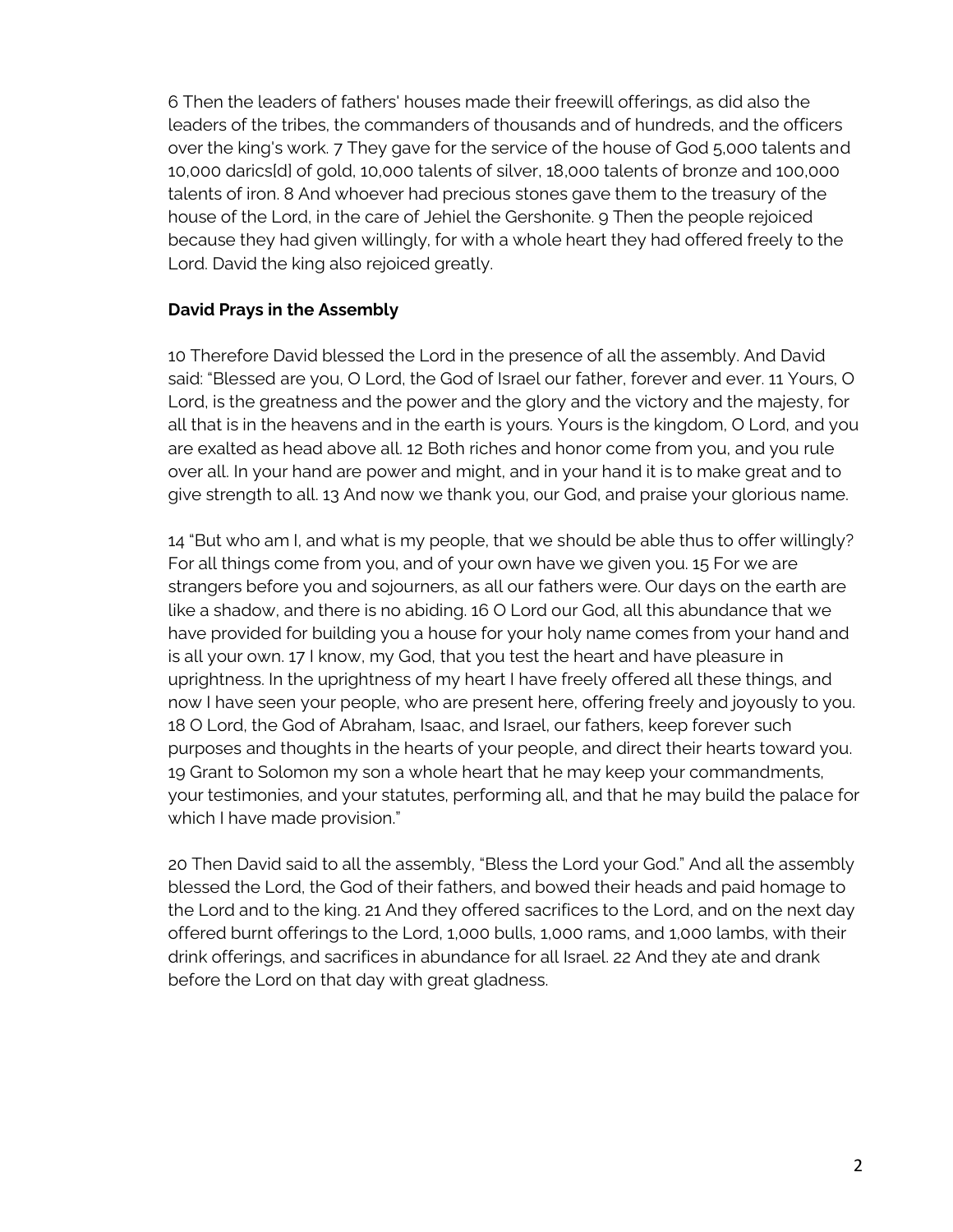

1. What do these verses say about…

*David?*

*The Leaders, Commanders and Officers?*

*David's Prayer?*

*The Lord?*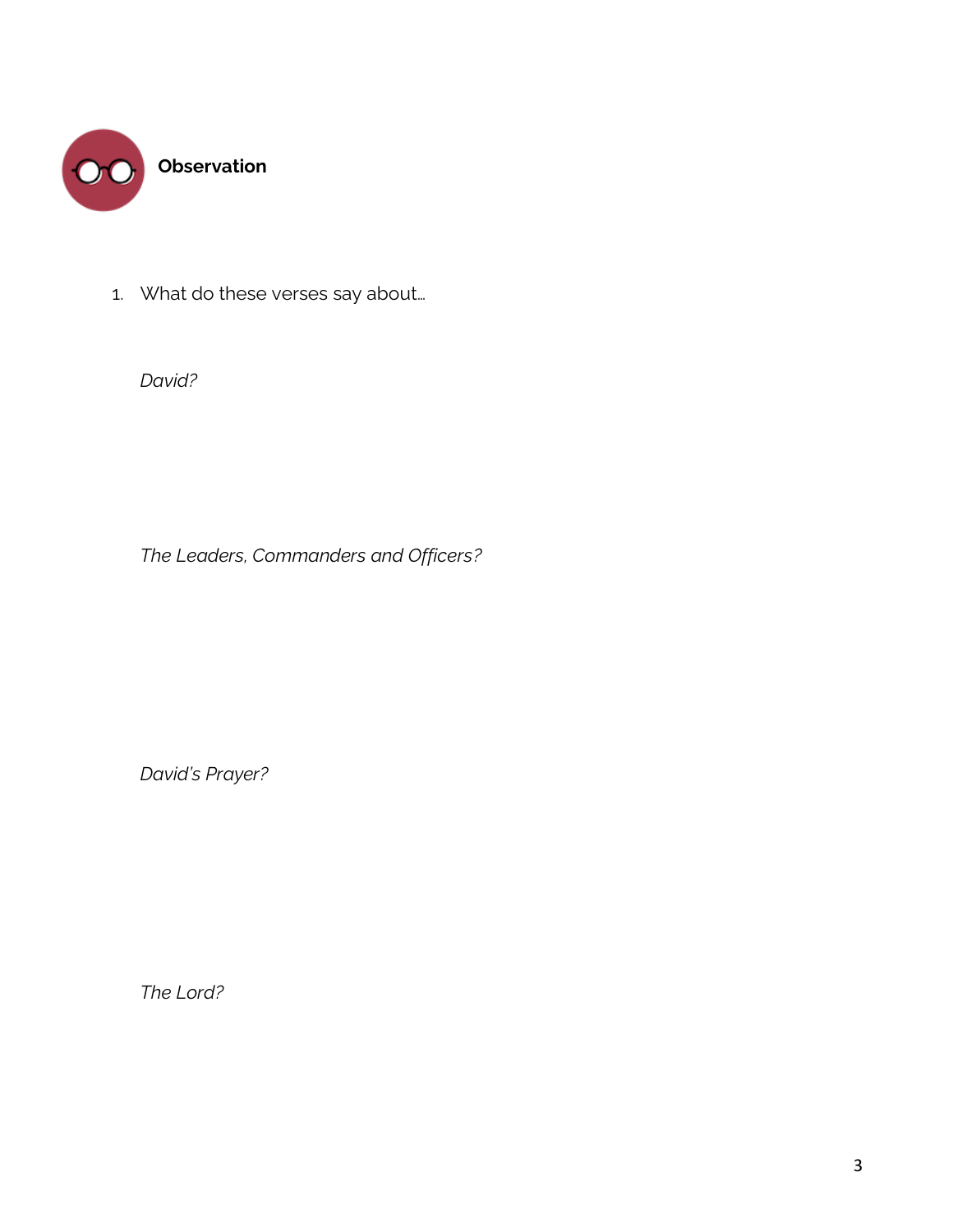

2. How have you experienced a group of people coming together to accomplish something to honor the Lord?

3. What would it look like in our lives if we acknowledged everything we had belonged to the Lord?

4. What does it look like to "Bless the Lord your God" (verses 20-22) in our world today?